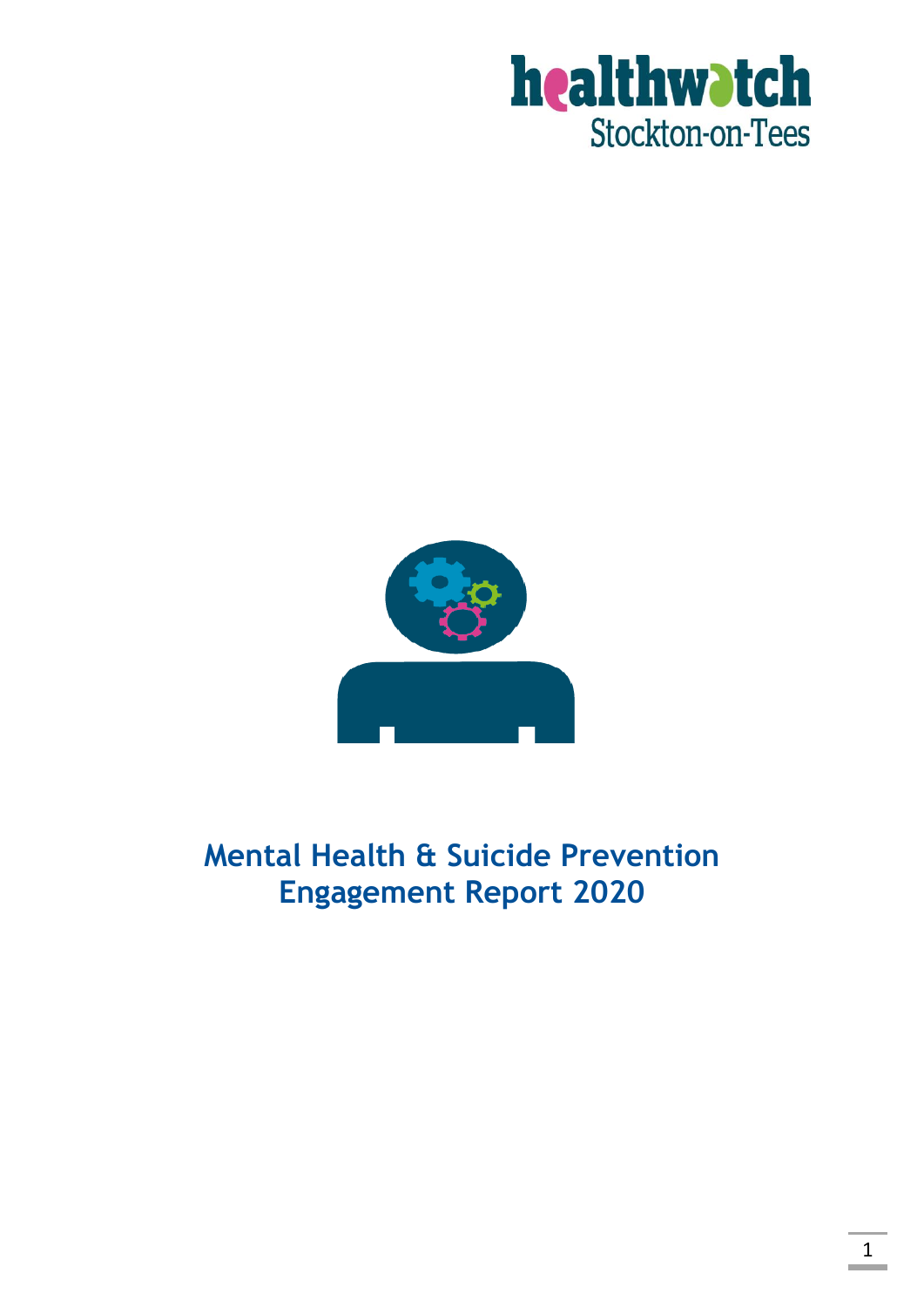#### **Introduction**

Local Healthwatches have been set up across England to create a strong, independent consumer champion with the aim to:

- Strengthen the collective voice of citizens and communities in influencing local health and social care services to better meet their needs.
- Support people to find the right health and social care services for them by providing appropriate information, advice and signposting.

Healthwatch Stockton-on-Tees works with local people, patients, service users, carers, community groups, organisations, service providers and commissioners to get the best out of local health and social care services. This doesn't just mean improving services today but influencing and shaping services to meet the needs of the local communities tomorrow.

Healthwatch Stockton-on-Tees is steered by a Board of volunteers, commissioned by the Local Authority and accountable to the public. Healthwatch Stockton-on-Tees are the only non-statutory body whose sole purpose is to understand the needs, experiences and concerns of people who use health and social care services and to speak-out on their behalf. The service is managed by Pioneering Care Partnership, a leading third-sector charitable organisation aiming to improve health, wellbeing and learning for all.

Healthwatch has:

- The statutory right to be listened to; Providers and Commissioners must respond to Healthwatch within 20 days of submission of requests for information or reports.
- The statutory power to Enter & View publicly funded health and social care services.
- A statutory seat on the Health and Wellbeing Board.

### Rationale

The aim of this work was to better understand the needs and experiences of those who access mental health services in Stockton-on-Tees and who may be particularly vulnerable and at risk. We wanted to find out their views on what was working well and what could be improved in relation to accessing and using mental health services.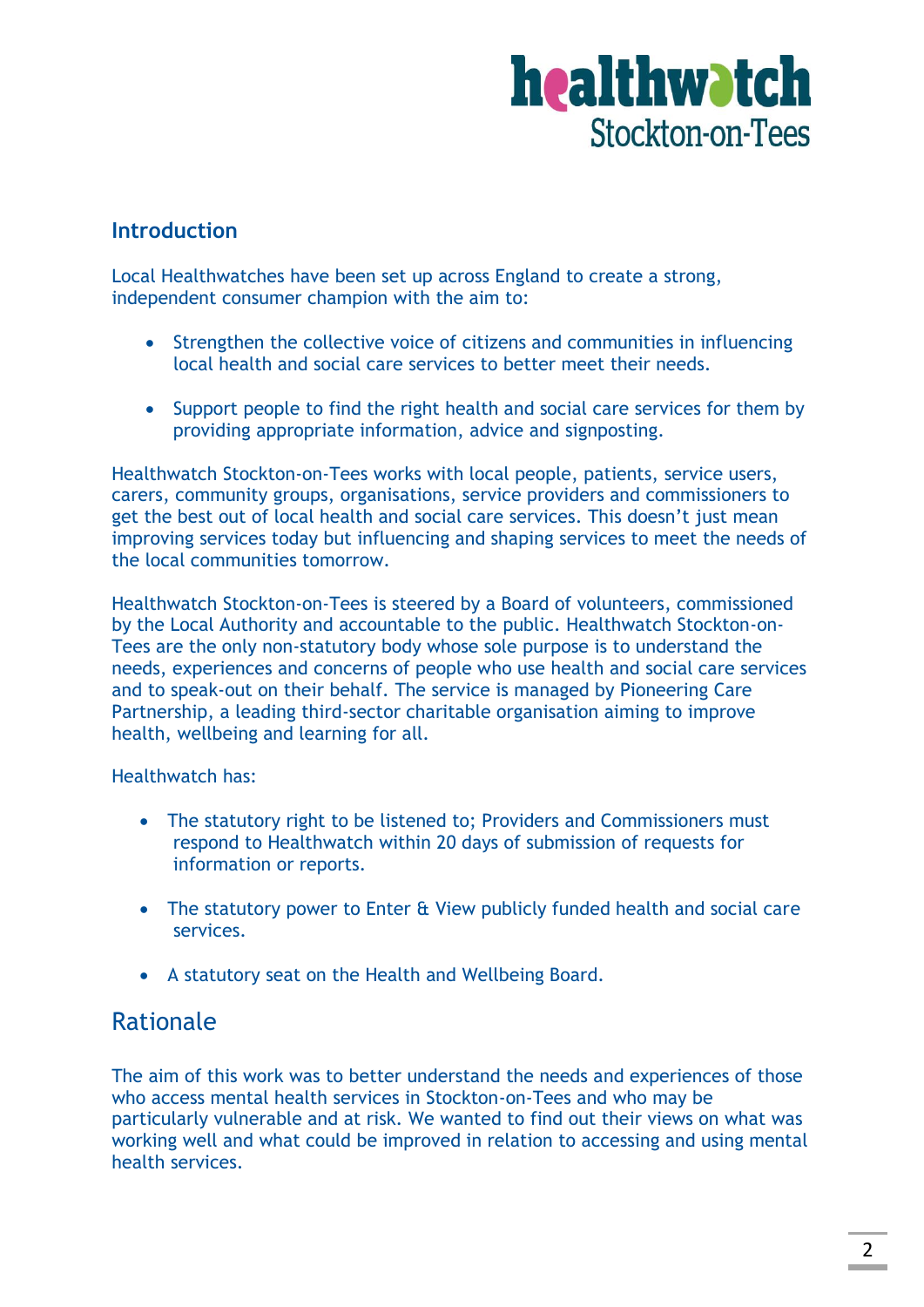Suicide is a major public health concern. In Stockton on Tees, suicide rates for men are higher than for women, a picture which is seen nationally. Reducing suicides will remain an NHS priority over the next decade. This work will support adults with severe mental illnesses, and provide support for individuals who selfharm.

### Methodology

Discussion initially took place with the Tees Suicide Prevention Co-ordinator who informed Healthwatch that 8 services locally had received funding from the Tees Suicide Prevention Grassroots Community Fund. The aim of each service was to support the needs of men by the implementation of community projects targeting males.

Each group was set up independently, some working with groups of men aiming to increase confidence and self-esteem. Some were to focus upon physical activities, others were run on a more informal café style, with weekly sessions providing space for men to come together, try new opportunities and increase their confidence and motivation to take control of their future. Other organisations provided work based programmes, including a six week programme at Preston Park helping out within the walled garden area and work on developing strategies for wellbeing and resilience.

Healthwatch contacted each of the organisations that had been allocated funding to advise them of the work we wanted to do and sought to discuss ways in which we could engage with some of the service users. We had devised a survey, (see Appendix 1) and asked that this be shared with men on the projects. Freepost envelopes were provided for return of the survey. We also said that we would be willing to meet with some of the men, either as a group or individually, in order to gather feedback from them.

Some organisations failed to respond to our request to meet with them, whilst others, such as the Samaritans said they would be unable to put us in contact with individuals due to confidentiality issues. As a result, only 8 surveys were returned to us.

In order to seek further information it was decided to expand our initial remit to include not only men, but also women, who had experience of using mental health services. This took the form of seeking case studies which provided some insight into the problems they perceived when trying to access services and support.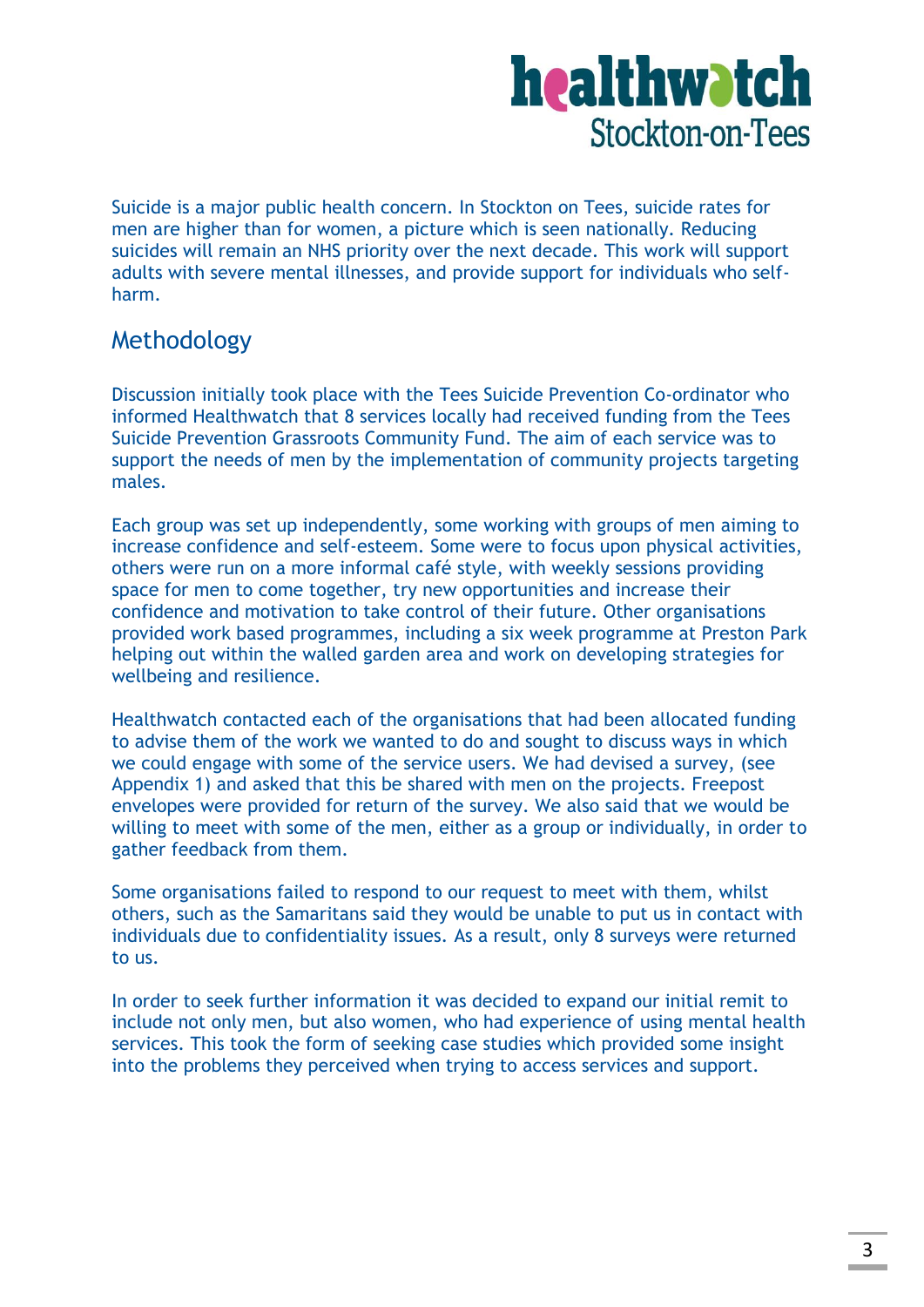

### Feedback

Those who completed surveys were asked to identify their location to help us see if there were any particular areas with recurring themes.

 4 people lived in TS 19 (covering Roseworth, Hardwick, Bishopsgarth and Elm Tree), 2 in TS 18, (covering Portrack,Hartburn, Oxbridge and St Anne's Hill) 1 in TS 17,(covering Thornaby and Ingleby Barwick) 1 in TS 16 (covering Eaglescilffe and Egglescliffe) and 1 in TS 5 (covering Acklam in Middlesbrough).

The age range of those who completed surveys was 39 – 64.

We asked **'where did you find out about local mental health services?'**

5 said they were informed by other health professionals, 1 said he had heard of services via word of mouth.

We then asked **'when have you accessed mental health services?'**

4 people said they last accessed services over two years ago, 3 said they had accessed services within the previous twelve months and 1 said he had never accessed mental health services.

People were asked **'did you access mental health services through?'**

| A referral from a medical professional |  |
|----------------------------------------|--|
| Self - referral                        |  |

Those who self-referred were asked how they did this,from a range of options which included:

| Through the service providers website |  |
|---------------------------------------|--|
| By telephone                          |  |
| By e-mail                             |  |
| Filled out a form                     |  |
| Went to them                          |  |

We then asked **'which therapies did you received?'**

1 person received medication, counselling and social prescribing.

3 people received medication and counselling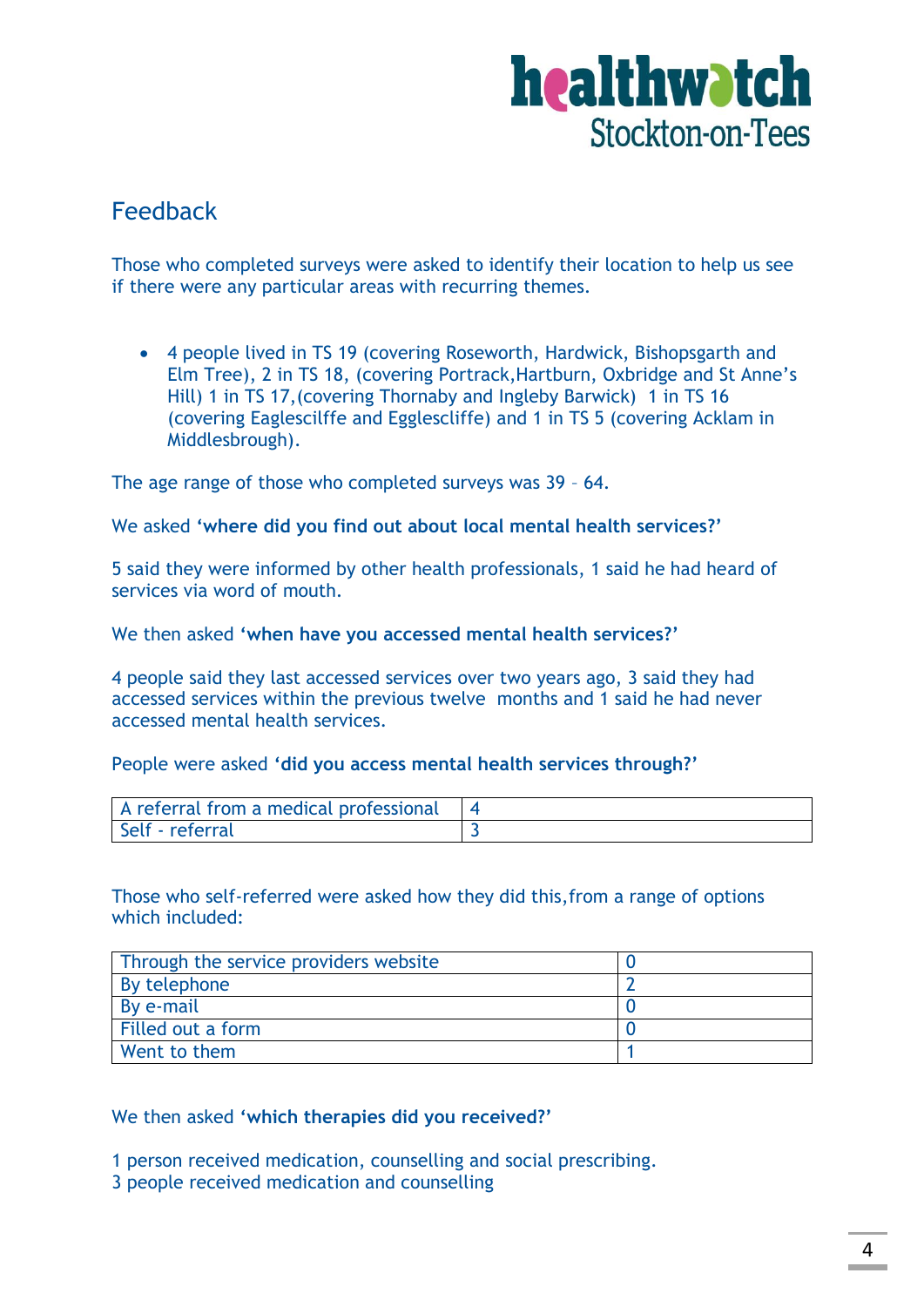

#### 2 people received counselling 1 person received social prescribing

They were then asked **'do you feel that the therapy you received was explained to you simply and clearly? e.g. why you had been prescribed that particular course of therapy or treatment.**

6 of those who responded felt that the therapy had been explained clearly. 1 person said that it had not.

If they had attended for therapy we asked **'were any of your appointments cancelled or therapists changed at short notice?'**

0 of the respondents had had appointments cancelled or therapists changed.

The next questions asked '**from the initial referral, how long did you have to wait to access your therapy?'** from a range of options:

| Less than a week |  |
|------------------|--|
| 1 to 2 weeks     |  |
| 2 to 3 weeks     |  |
| 3 to 4 weeks     |  |
| Over 4 weeks     |  |
| Over 8 weeks     |  |

They were then asked **'if your therapy involved a number of sessions, did you feel this was:**

| Too much   |  |
|------------|--|
| Not enough |  |
| Just right |  |

People were **asked 'do you feel the therapy you received was successful in treating your illness?'**

| Yes       |  |
|-----------|--|
| <b>No</b> |  |
| Partly    |  |

Those who felt that the therapy was only partly successful or was unsuccessful made the following comments: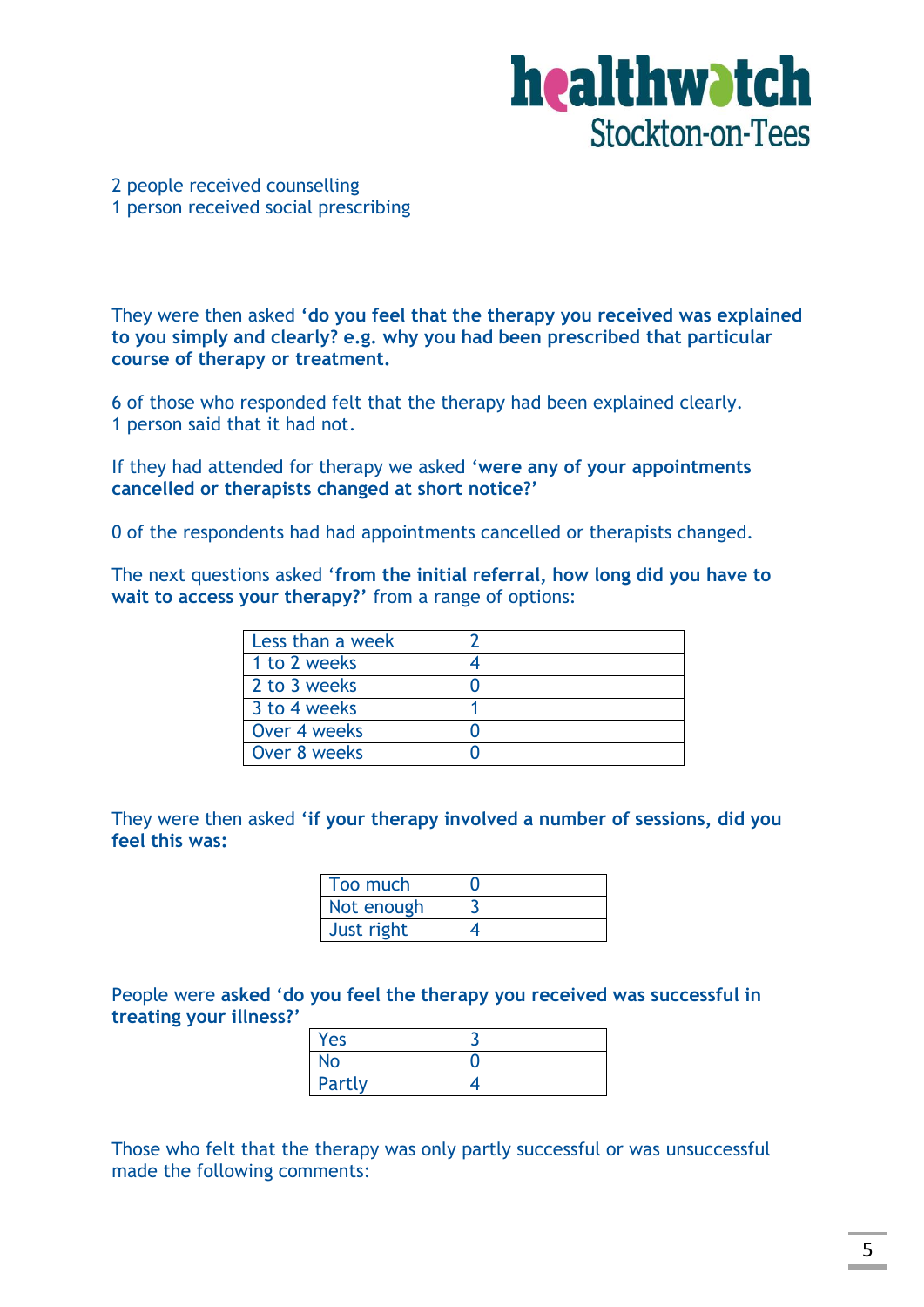

"it started off well but my engagement level dropped. I also put up walls of untruth stopping the value of the treatment"

"partly. With mental health issues there is always something that can knock you back"

The next question asked **'what effect does your mental health have upon your day to day life?'**

The following responses were received:

"difficulty leaving the house, anxiety when having to see people for appointments"

"I did suffer badly from depression. It was all down to my marriage break up 10 years ago. I feel a lot better now I've got my family and friends to support me, which I greatly appreciate"

"It varies day to day. I seem to always leaver things undone. This puts me in a guilt cycle. My symptoms include double incontinence, lack of energy, constant muscle ache, blurred vision, sudden anger, excessive production of adrenalin"

"not a great deal now but it was crushing. I felt useless, worthless"

"currently, at this time, it has no effect on my day to day life"

#### We then asked '**if one thing could have improved your experience of mental health services what would it be?'**

The following responses were received:

"the environment where my therapy took place. Neutral, beige, colourless rooms feel too formal and cold"

"better signposting to be able to access support groups"

"improve training to see the signs and give advice"

"not sure"

"make it possible to make appointments on-line, not everyone is comfortable using the phone"

The final questions asked if there was anything else people wanted to tell us about their experience of using mental health services.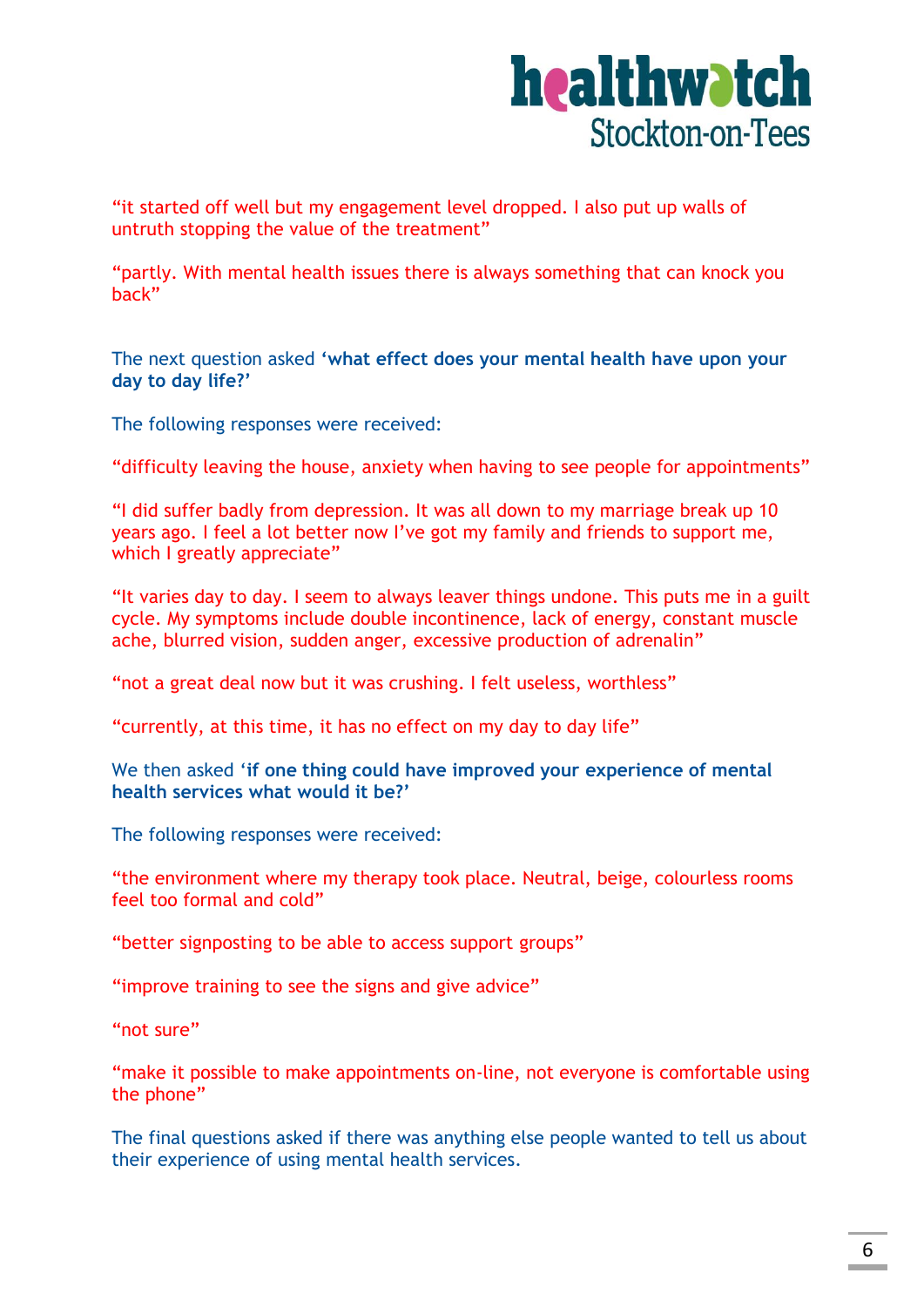

The following responses were received:

"doctors don't always understand, but it is being talked about a lot more now"

"social awareness"

"improved social awareness by staff"

Given the lack of response to the survey questions, staff from Healthwatch Stockton-on-Tees sought to obtain case studies from a number of people who had used mental health services. The following case studies were received:

#### **Case Study 1**

When the client first tried to access mental health support, he was asked to fill in some assessment forms. On the forms it asked whether he was experiencing suicidal thoughts, his answer to this was 'sometimes' but the form only gave him 2 options - Yes or No. The client knew that if he answered yes then they simply 'can't help you'. As a result of this the client got blocked from Alliance, Mind and Insight but they 'didn't signpost me to anywhere else'. Alliance referred him to the crisis team but a lot the assessment was done over the phone even though the client explained he preferred face to face contact.

The client feels that some mental health service staff need more training - 'People on the phones aren't fully trained' and the Dr told him 'it's all in your head'.

The client tried medication but felt that didn't help and he was experiencing side effects which resulted in him needing a sick note for work but the Dr could only give him this for 6 months.

The client is now waiting for a PTSD assessment but the appointment is in a month's time.

As a result of a suicide attempt, the client was taken to Roseberry Park (in a police van) where he spoke to 5 members of staff. The client felt the treatment he received at Roseberry Park that day was 'really good' and feels that 'that door should be open all the time' and he 'shouldn't have had to wait until he tried to take his own life until I got that help'. This help was only for a short term basis with no further signposting.

Queens Park Medical Centre have been 'a lot more helpful' and have listened to Roseberry Park's Assessment.

The client explained that his 'anxiety just hits you and you can't control it' which has resulted in him awaiting a diagnosis for PTSD. The client has no social worker and 'doesn't have any support in the community'. If the client needed to speak to someone he said he would turn to the supported accommodation staff where he is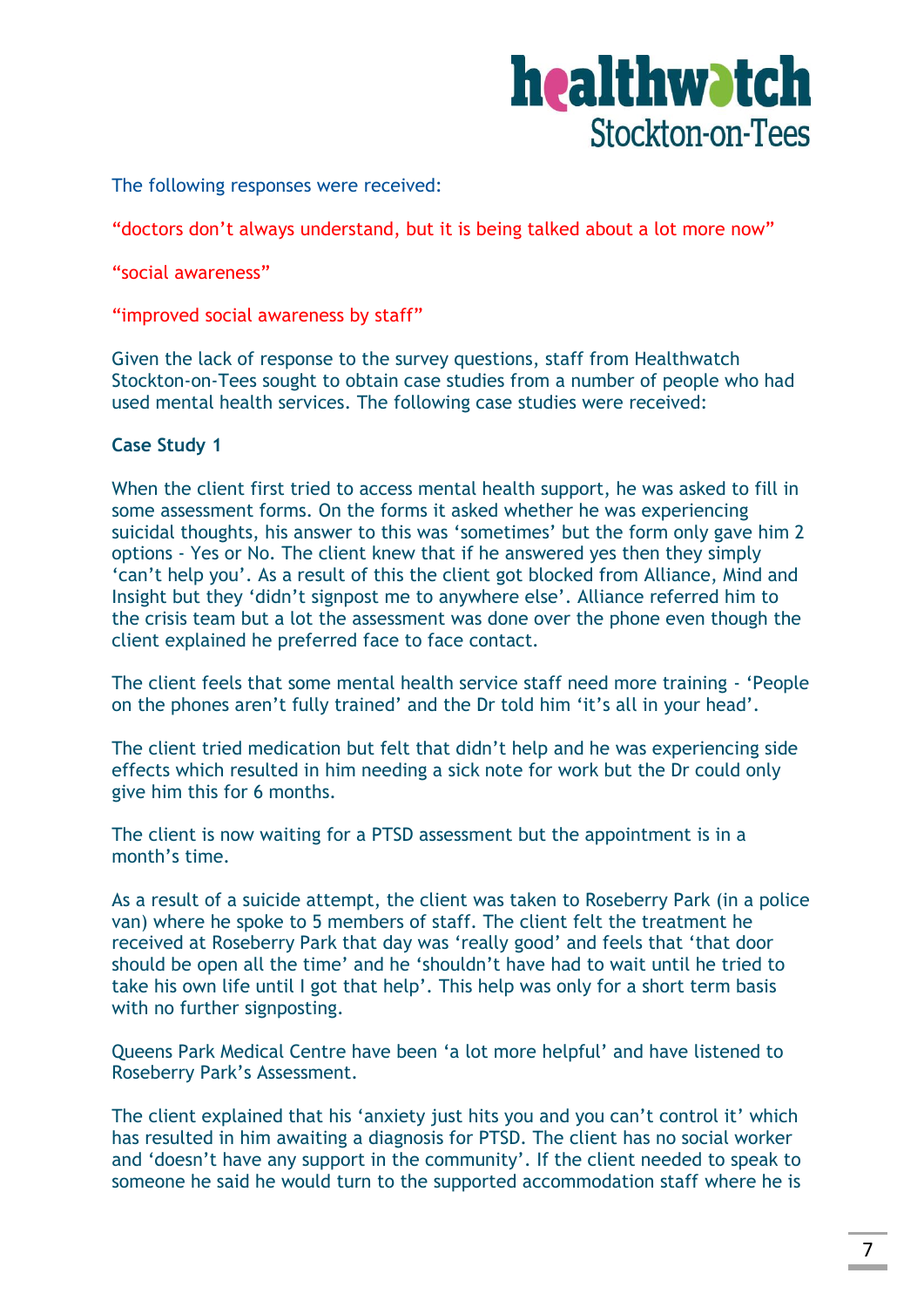currently residing, or the crisis team. Roseberry Park said if he was in crisis then he could go straight back there to speak to someone.

The client made the following additional comments:

'The assessment forms are all wrong'

'The only options on the forms are Yes or No but sometimes I don't know, but they just want an answer'

'Would you ring someone if you were going to commit suicide?'

'I think it's better to talk to someone who has been through a similar situation to get to know what that person is thinking'

'The advice given is not always easy to do - I can't choose a new hobby with my anxiety'

'The anxiety can just floor us'

'Noises and certain people prevent me from getting involved in community activities'

'Might get all the help I need or might be waiting a bit longer depending on if I get a diagnosis'

'It's been a good few years until I've got some help'

'I struggle to go out and feel isolated as I stay in the hostel all the time'

'If befriending was offered, the person would have to be matched appropriately'

'I can trust the staff in the hostel, I feel fine going out with them'

'I like to feel safe'

'James Cook hospital staff were useless and didn't know what to do'

#### **Case Study 2**

"My daughter has been under the care of CAHMS since February 2019, but unfortunately I do not have a single good word to say about this organisation. She was referred there due to self-harm, yet after her initial assessment where we were told she would be a certain case, we heard nothing more. Fast forward to August 2019 where my daughter ended up being hospitalised for three days after an overdose, a serious attempt to end her own life.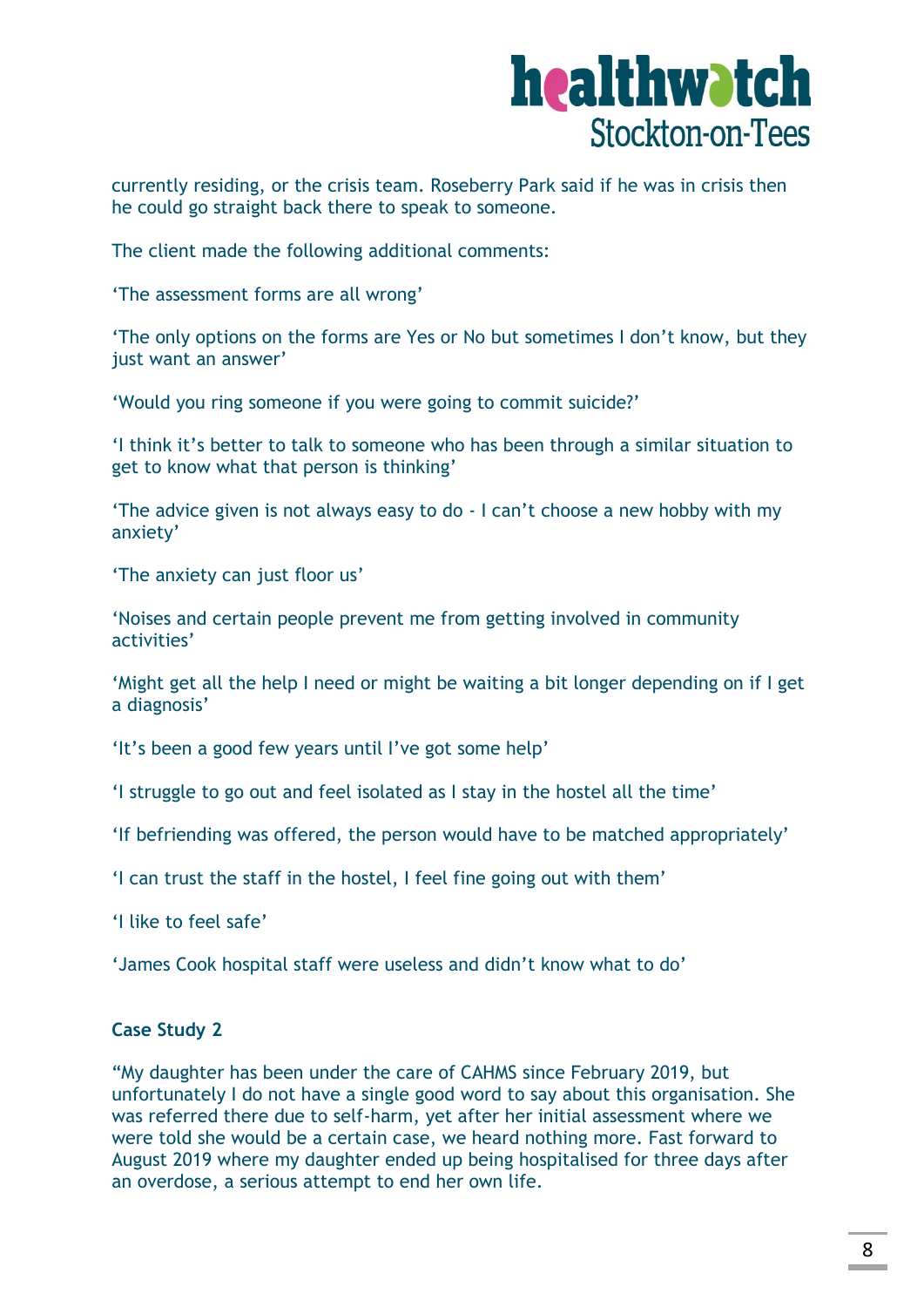Crisis Team Durham (although they themselves turned up over a day late) were satisfied that after treatment she was no longer a risk to herself, and she was transferred back to CAHMS. We again attended what they classed as an 'initial assessment', with the same person who had conducted the first one. She sat down and immediately apologised for "dropping the ball" with my daughter. She could not understand what had happened but would work hard to regain our trust. I felt disheartened that it had come to this but satisfied that they had acknowledged blame and seemed genuinely concerned on what was going on with my daughter. She was classed as a high priority case and four appointments, on a weekly basis, were due to start the following week.

We turned up for the first appointment to be told by the receptionist that the staff member had left thirty minutes earlier. She had given no reason, just that she had to go and would not be returning. As this was an 11am appointment I would have expected a phone call. I then expected to at least hear later in the day, but nothing. Fast forward to the next week, turn up for a 9.30am appointment, and again a 'no show'. Apparently the staff member was ill. No phone call, no follow up, no word at all. Considering my daughter was classed as high priority this is unacceptable.

By the time we attended the third scheduled appointment, which the staff member did manage to attend, my daughter had harmed herself with a razor blade and had attempted to drown herself. She did not believe she was worth anything and in her words "even the people paid to care don't care".

I made a complaint and will be following up with a more official one to PALS, however to then be told that it was because they did not have my contact details (ironically communicated by form of a letter to my home address) was rather insulting. They then told me they had contacted my daughter's Father, however this was not the case. He had received no calls or messages.

My trust, and my daughters trust, in CAHMS is at rock bottom and considering this is the only mental health service for children and young adults in the area, I am very concerned."

#### **Case Study 3**

"I'm currently under the care of EIP early intervention psychosis team within Ideal House. This is provided by the NHS. My experience with EIP have been great and my CPN is fantastic. The team have put me through a wide range of different therapies. On my road to recovery it hasn't been easy but, because of the team I have been working with, I have been able to make progress within recovery. They will notice if something isn't working and try new things. I've always felt comfortable with the team. I can't fault my care as it's been helpful and it has also helped me realise a goal of returning back to college. My only down point to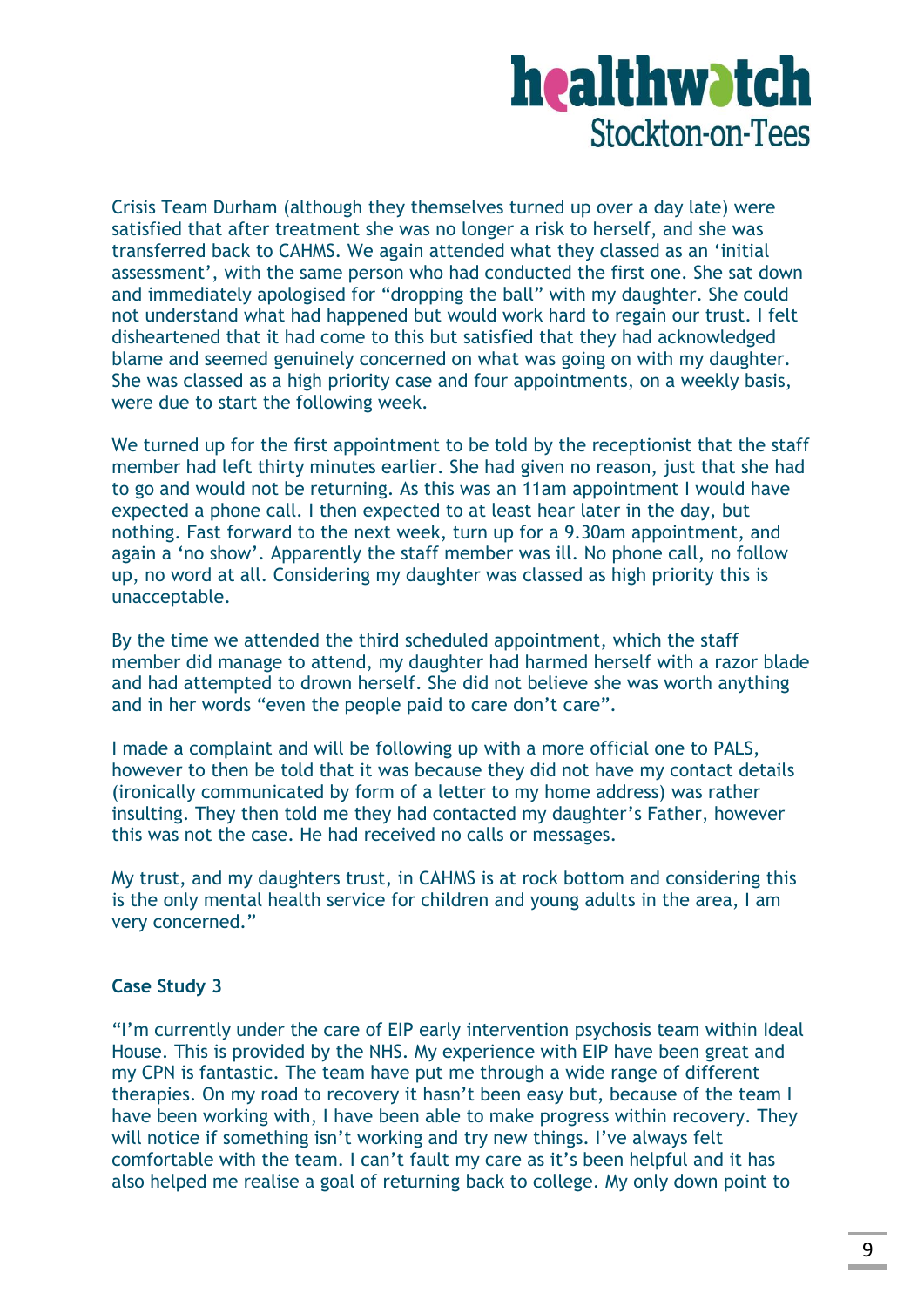the care was the length of time I waited for a meds review and being told that my meds are correct and I went that long. And taking one of my diagnoses off me because they haven't seen a manic high in a while. But other than that, I'm really happy with the service and will be sad to leave the care and go back to my local GP. This will be coming to an end soon as I've went over the 3 year mark. It's hard putting a timescale on recovery but I'll always be on the path to recovery."

### **Conclusion**

Although attempts were made to engage with people attending a range of therapeutic services feedback was very limited. We were only able to talk to a small number of people face to face, and although some agencies were given surveys to hand out, very few were returned. Attempts to promote the survey online via social media outlets also proved to have little impact.

Those who returned surveys to us were generally fairly positive about the service they received. Waiting times were kept to a minimum, with 6 out of 7 respondents starting therapy within two weeks of being referred. Where prescribed, no therapy sessions were cancelled or therapists changed.

A range of therapies were provided, including counselling and social prescribing. Medication was also prescribed in 4 out of 7 cases. All those who responded felt that the treatment they received was successful, or partly successful, in treating their illness. However given the nature of mental ill health some respondents felt that was always a chance of something re-occurring at any time.

Those who made suggestions about how the service provided could be improved highlighted such things as better signposting to services including support groups, ease of referral bearing in mind that not everyone is comfortable using the telephone, and making therapy environments more conducive to patient needs. Several highlighted the need for raising awareness of mental health, not only amongst the general public but also among health professionals.

The case studies highlight some of the obstacles that can get in the way of receiving good quality treatment at the right time. One study highlights the fact that questions such as "are you experiencing suicidal thoughts" are not always as clear cut as 'yes' or 'no' and that access to treatment can depend very much upon the answer given. It also highlights that trying to discuss how you really feel over the telephone can be extremely difficult. However, once treatment was received this has been found to be very helpful.

Another study highlights difficulties accessing service through the CAHMS service, even though the case had been highlighted as 'high priority'. In this instance a delay in accessing the service led to the young lady being hospitalised after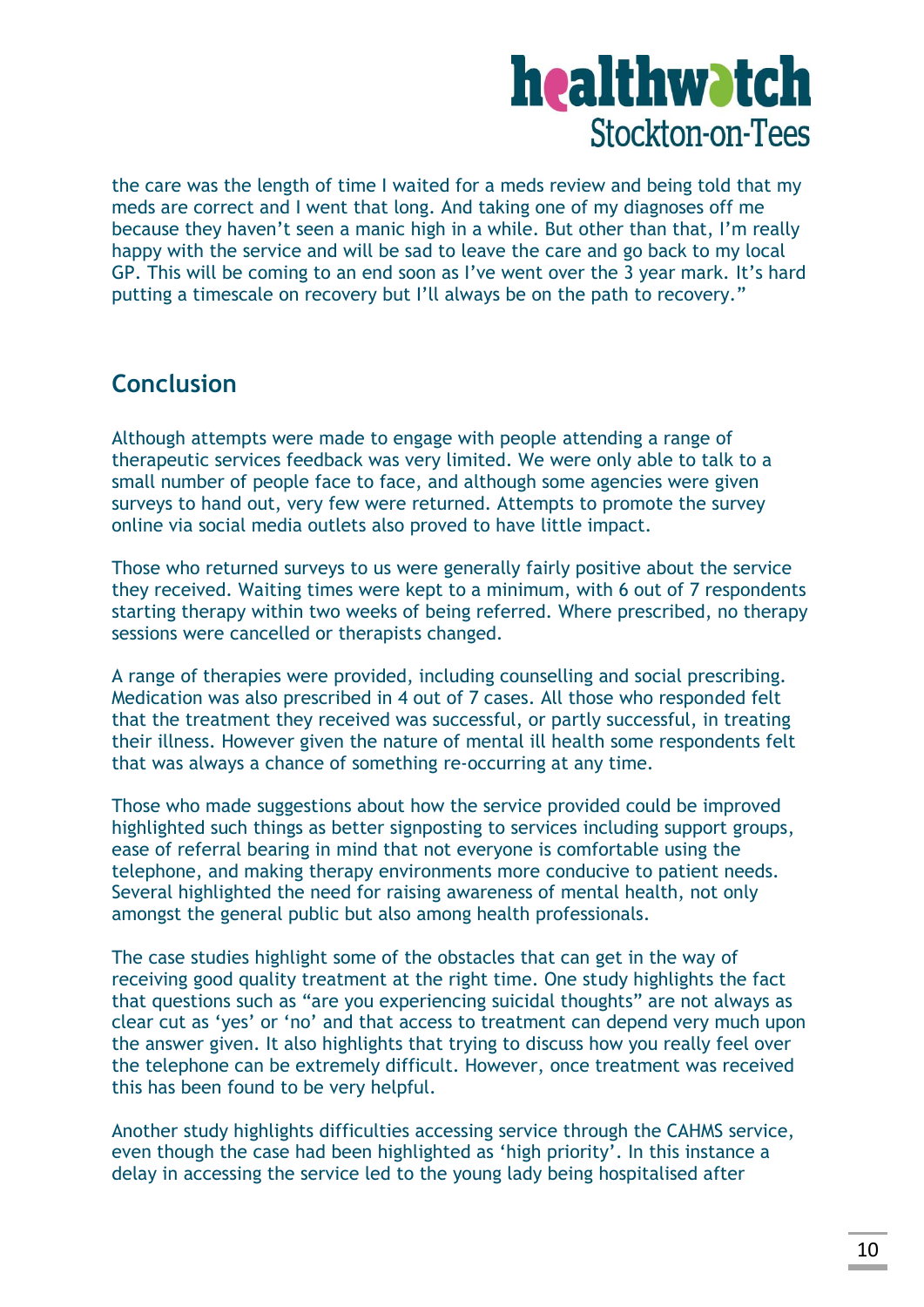another episode where she had attempted self-harm. There then followed further delays due to poor communication and appointments being cancelled without notice.

Healthwatch Stockton-on-Tees have been made aware through our ongoing general engagement work that a number of people have concerns about the service they are receiving from CAHMS. This would appear to be a service under considerable pressure.

It is evident from the, albeit limited, information provided that receiving the right support at the right time is crucial to supporting people at times of crisis in their lives.

### **Recommendations:**

- 1. Improved training for staff when taking referrals over the telephone. Questions need to be unambiguous, and "yes" or "no" answers don't always show the true picture.
- 2. Wherever possible, face to face appointments should be made, as some people do not find it easy trying to express themselves over the telephone.
- 3. Increase awareness of support services amongst professionals so they are able to signpost on more effectively.
- 4. Where therapy is provided, care should be taken to ensure the environment is appropriate, being more informal and less clinical in nature.
- 5. The CAHMS service should ensure that, where required, services are provided in a more timely manner and that appointments are not being routinely cancelled. Where this does occur managers should take responsibility for ensuring follow up on the work of absent staff members and better communication with patients.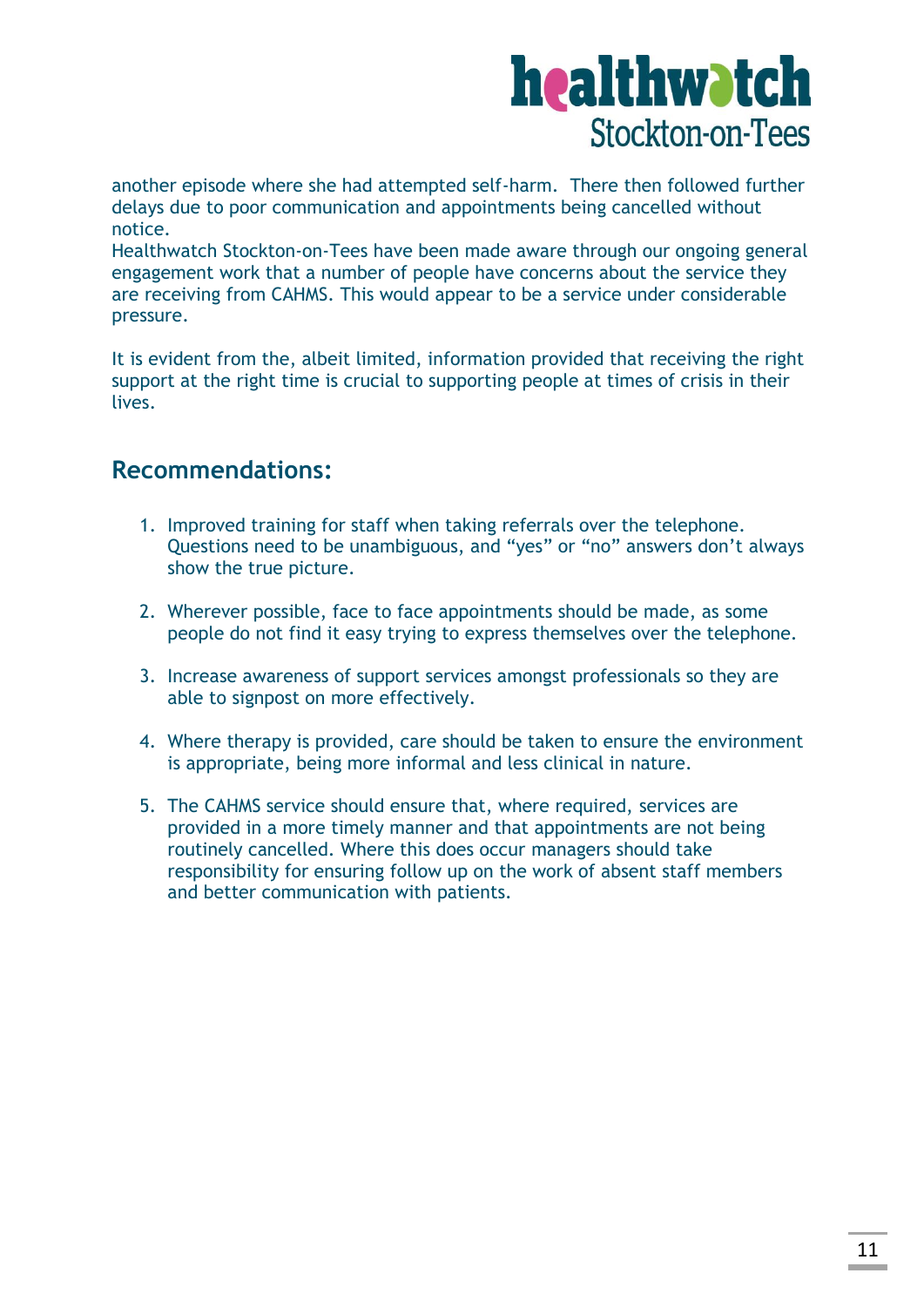

## **Appendix 1**

## **Mental Health Services Questionnaire**

We held a public vote to find out what people feel is important to them and Mental Health was rated as a top priority.

We want to capture your views of accessing mental health services. The information you provide us with is anonymous and will help us to make recommendations to improve future service delivery.

1. Please enter the first part of your postcode (e.g. TS18) This doesn't identify you and helps us to see if there are particular areas with recurring themes.



2. How old are you?



3. Where did you find out about local mental health support services?

- $\Box$  Website
- $\Box$  Social Media
- Word of Mouth
- Health Professional (please state GP/midwife etc) \_\_\_\_\_\_\_\_\_\_\_\_\_\_\_\_\_\_\_\_\_
- $\Box$  Other (please state)
- 4. When have you accessed mental health services?
	- $\Box$  Within the last 12 months
	- $\Box$  Within the last 2 years
	- $\Box$  Over two years ago
- 5. Did you access mental health services through:

A referral from a medical professional (e.g. GP) (*go to question 7*)

□ Self-referral (*see question 6*)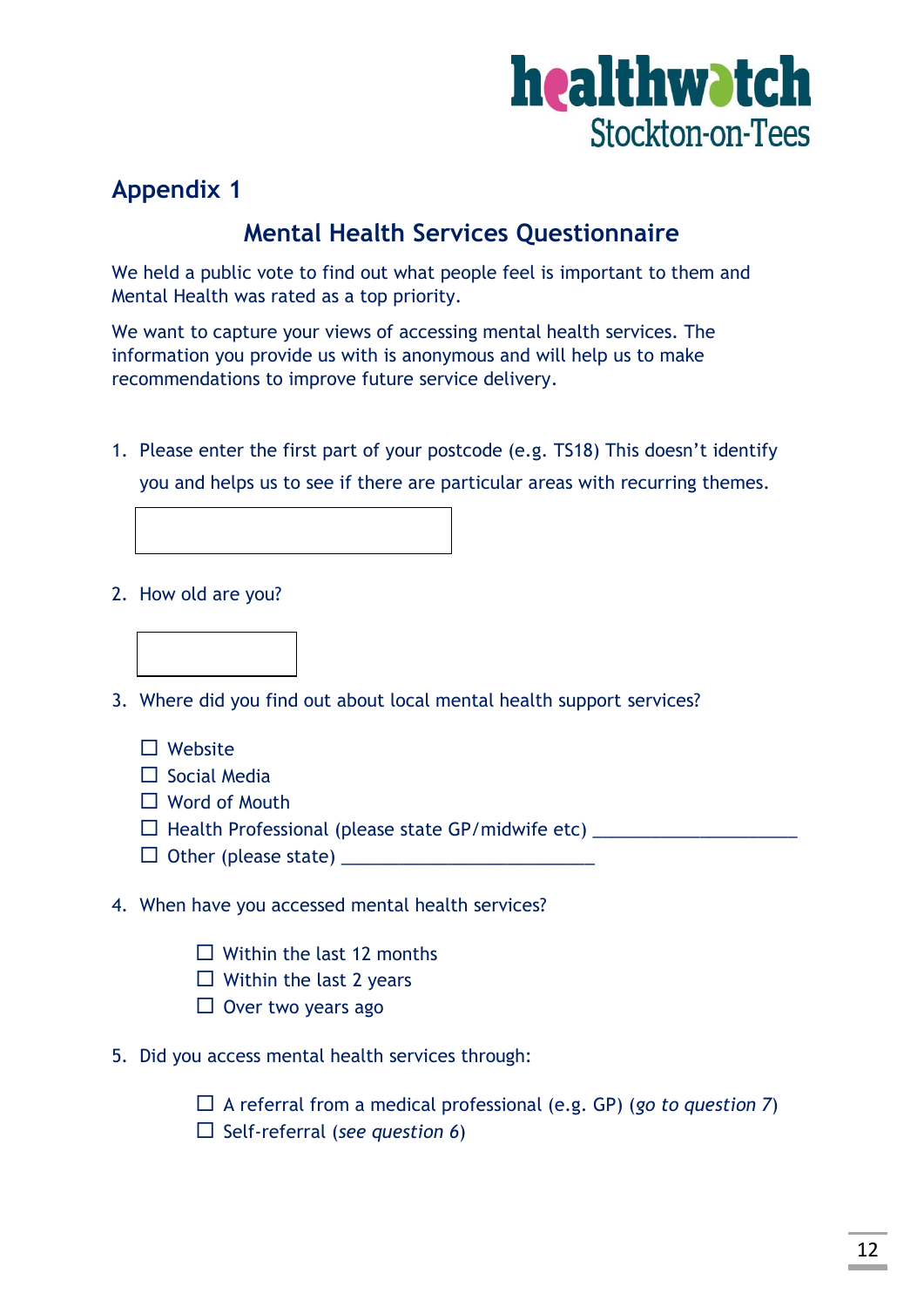

- 6. If you self-referred, how did you do this?
	- $\Box$  Through the service providers website
	- $\square$  By telephone
	- $\square$  By email
	- $\Box$  Filled out a form
	- $\square$  Went to them
	- $\Box$  N/A I did not self-refer
- 7. Following your referral, which therapies did you have?
	- $\Box$  Medication
	- $\Box$  Cognitive Behavioural Therapy (CBT)
	- $\square$  Counselling (Talking Therapies)
	- $\square$  Social Prescribing
	- Other (please specify) \_\_\_\_\_\_\_\_\_\_\_\_\_\_\_\_\_\_\_\_\_\_\_\_\_\_\_\_\_\_\_\_\_\_\_
- 8. Do you feel that the therapy you received was explained to you simply and clearly? E.g. why you had been prescribed that particular course of therapy or treatment?
	- □ Yes
	- $\Box$  No

If no, please can you tell us what you did not understand?



- □ Yes
- $\Box$  No
- $\Box$  N/A I did not attend any therapy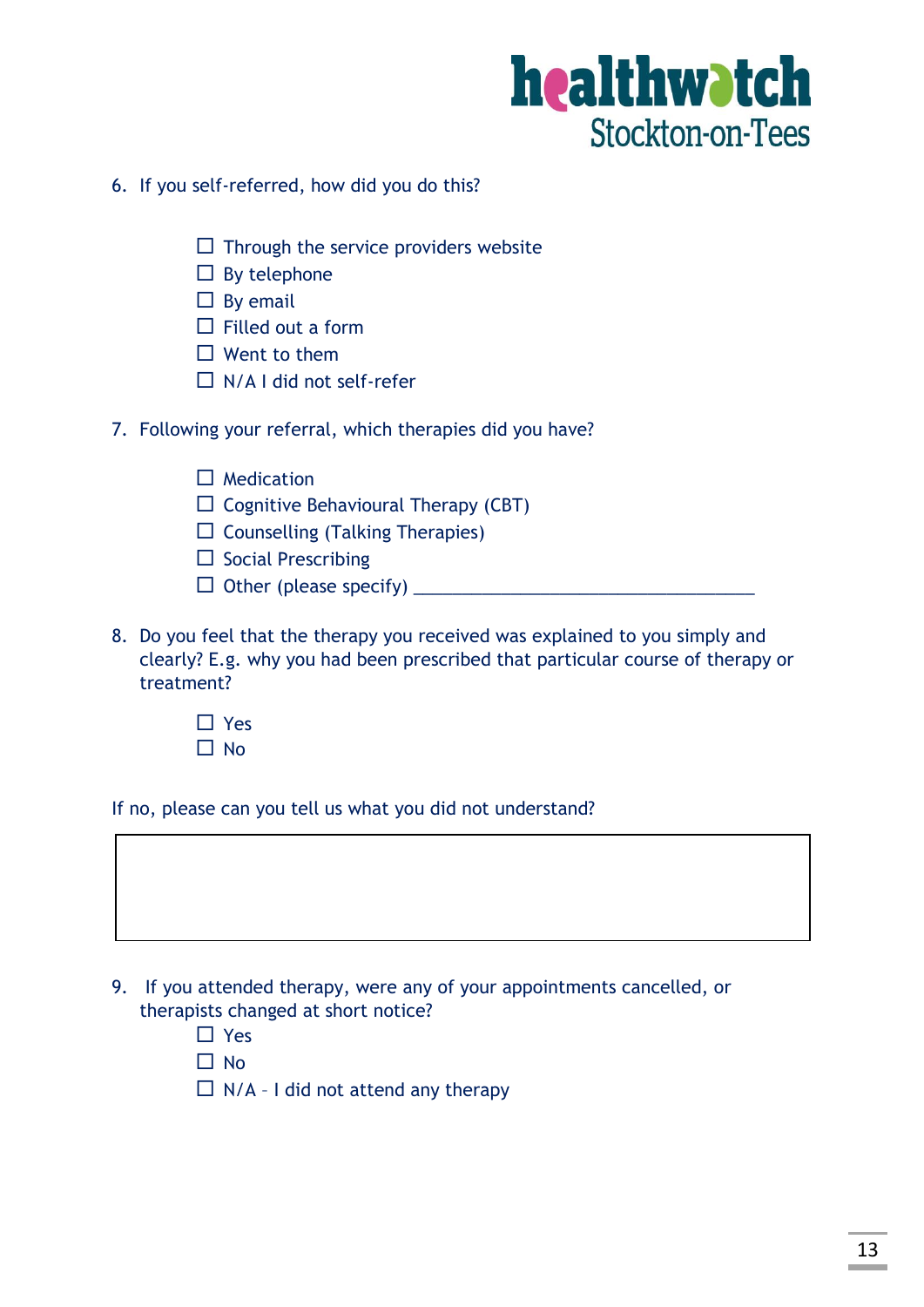

10.From the initial referral, how long did you wait to access your therapy?

- $\square$  Less than a week
- $\Box$  1 to 2 weeks
- $\Box$  2 to 3 weeks
- $\Box$  3 to 4 weeks
- $\Box$  Over 4 weeks
- $\Box$  Over 8 weeks
- 11. If your therapy involved a number of sessions, did you feel this was:
	- $\Box$  Too much
	- $\Box$  Not enough
	- $\Box$  Just right
- 12.Do you feel that the therapy you received was successful in treating your illness?
	- □ Yes  $\Box$  No  $\square$  Partly

If no or partly, why do you feel the therapy did not work?

13.What effect does your mental health have upon your day to day life?